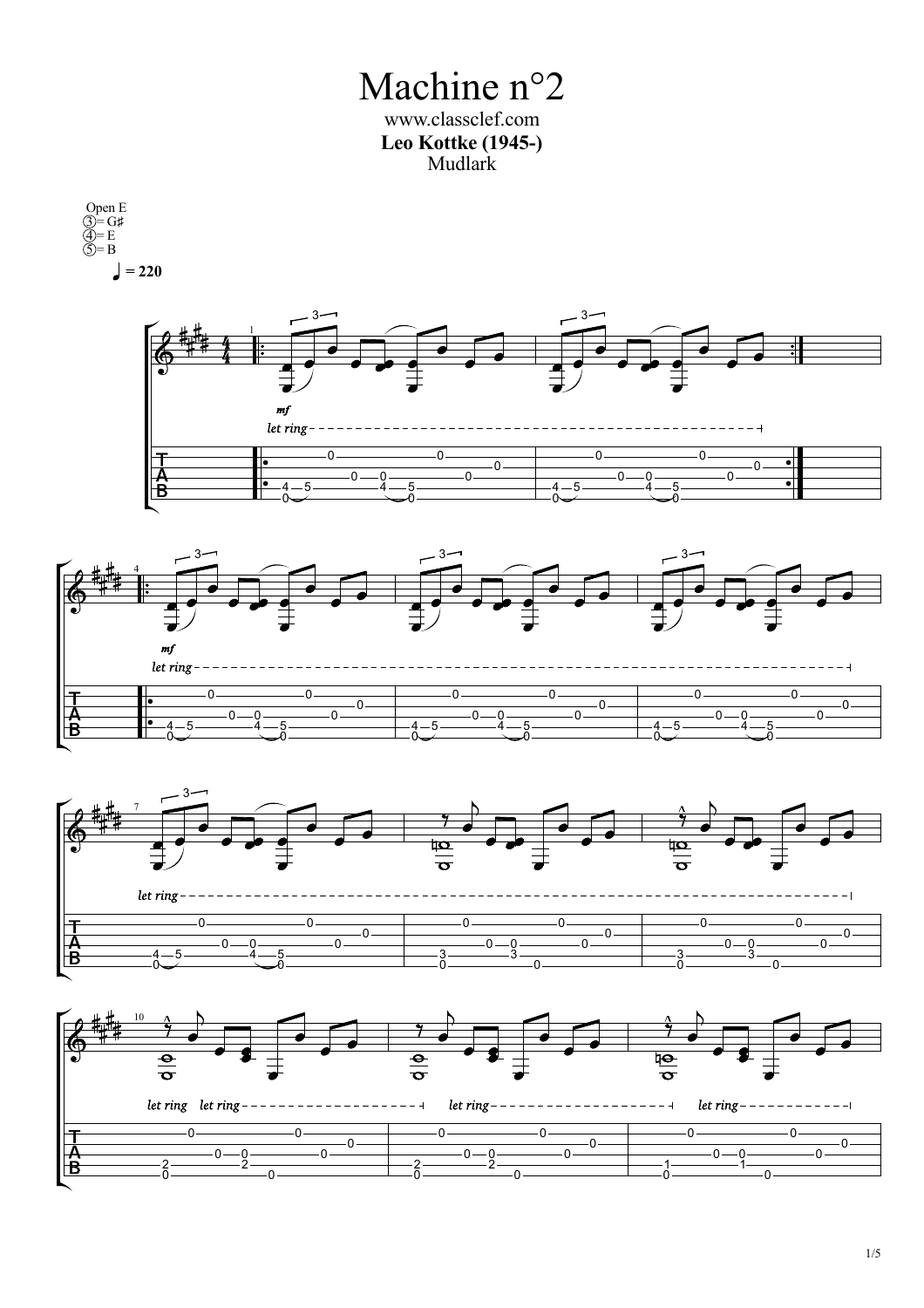







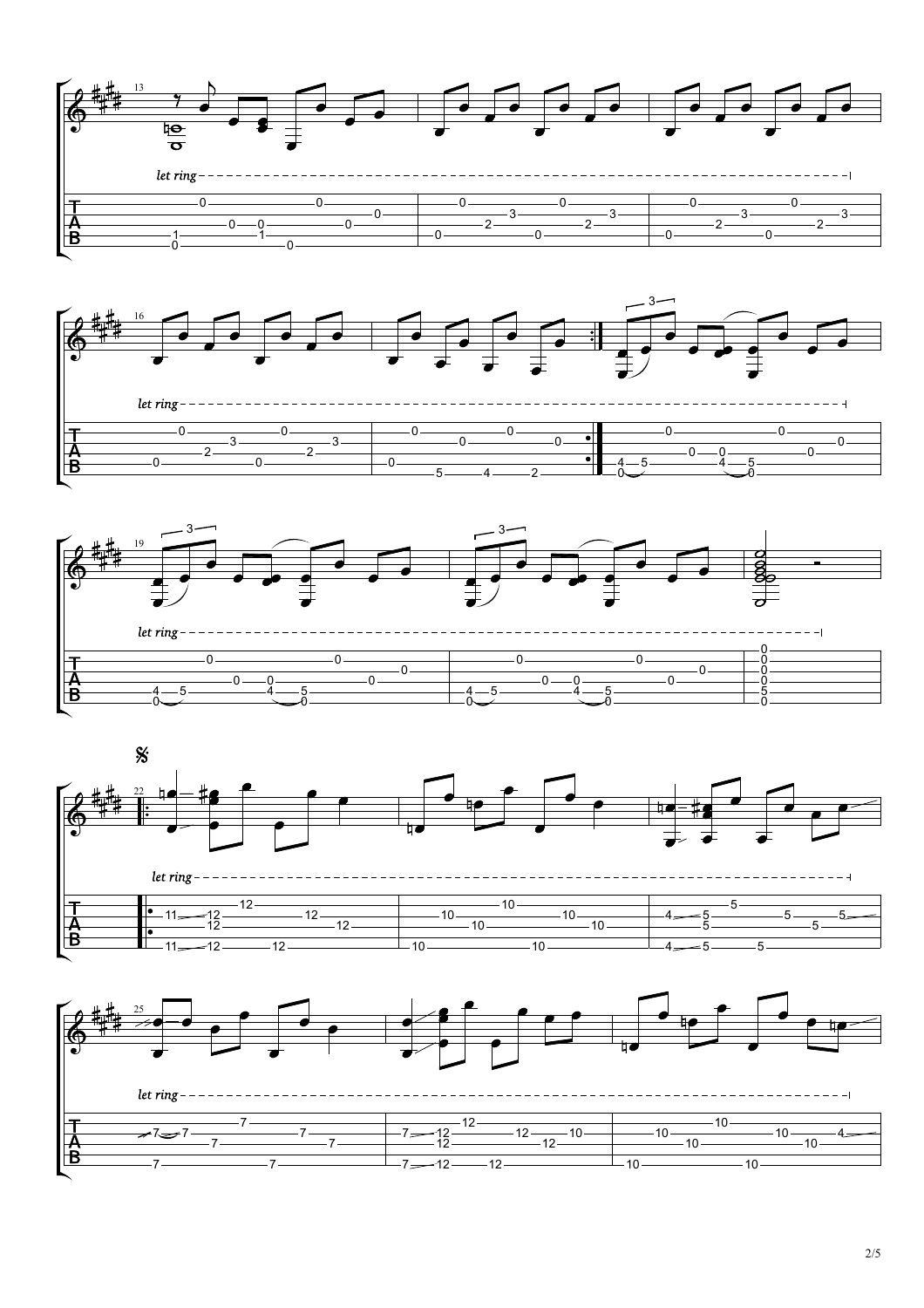







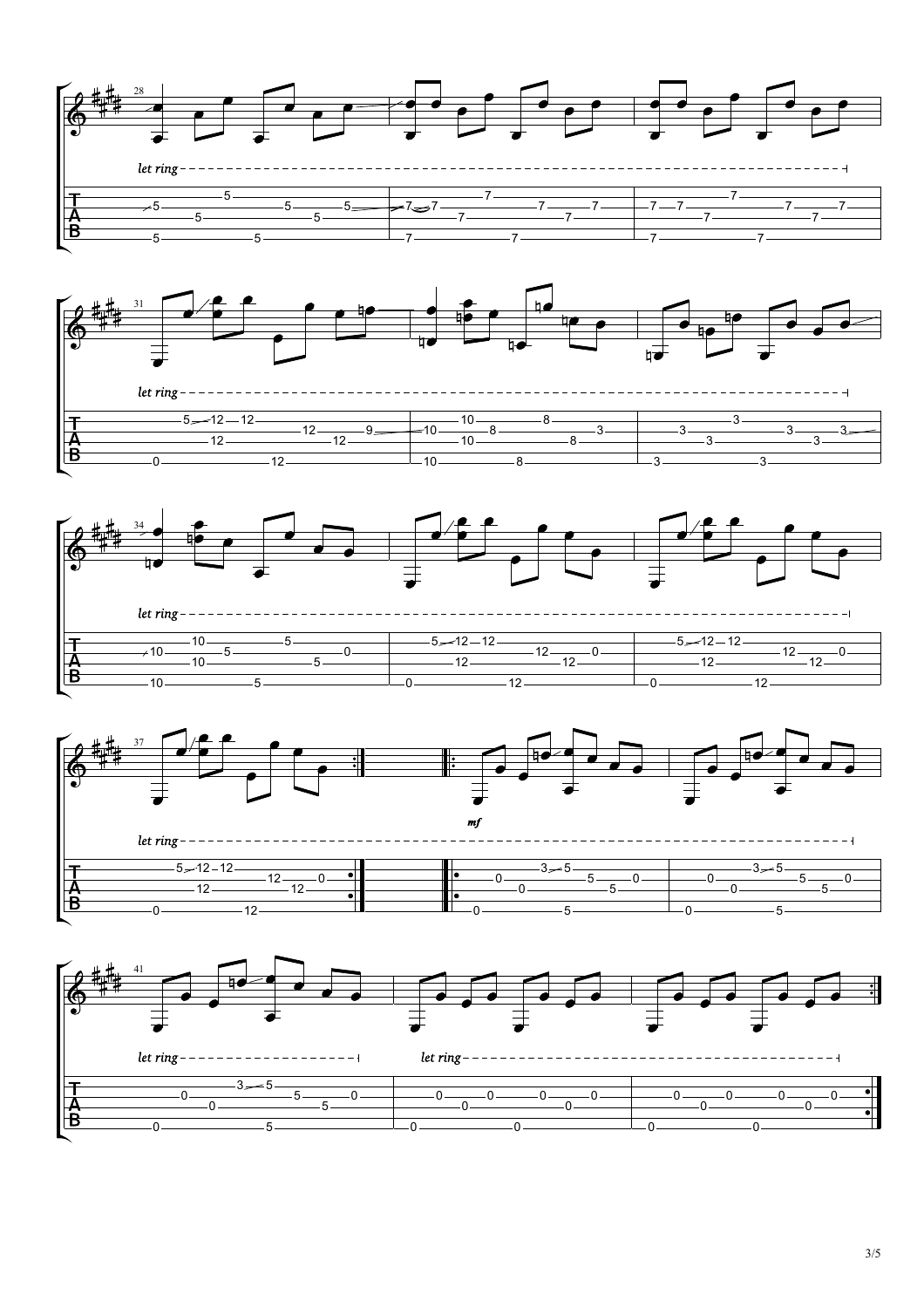







Da Coda